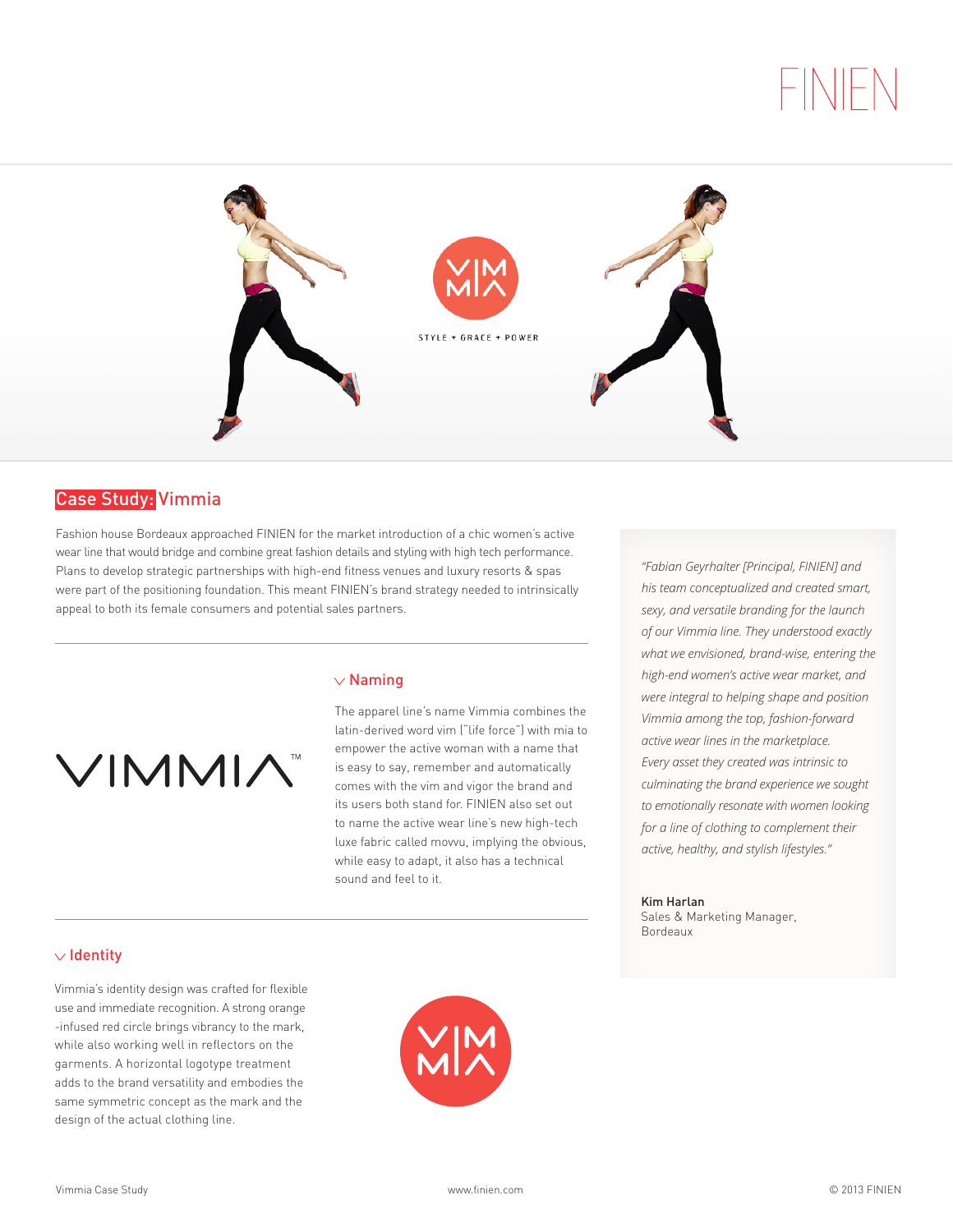



## $\vee$  Brand Atmosphere Touch Points

Extending the Vimmia brand to other consumer materials proved to be an important aspect of this brand launch. One of the most noticeable touch points for a clothing retailer is the product hang tag. FINIEN ensured that the energy and vibrancy of the brand came across through usage of patterns and gradient details in the recognizable Vimmia pantone color.

**IMV MOVVU™** 

combines beautiful<br>Irel that takes you<br>ness of daily life to<br>ck, gym, studio, or<br>l yourself. yourself.

- > LYCRA® SPORT provides excellent shape
- and stretch recovery<br>• Maintains fit and retains color wash after wash
- > LYCRA® SPORT provides excellent shape
- and stretch recovery
- > Maintains fit and retains color wash after wash